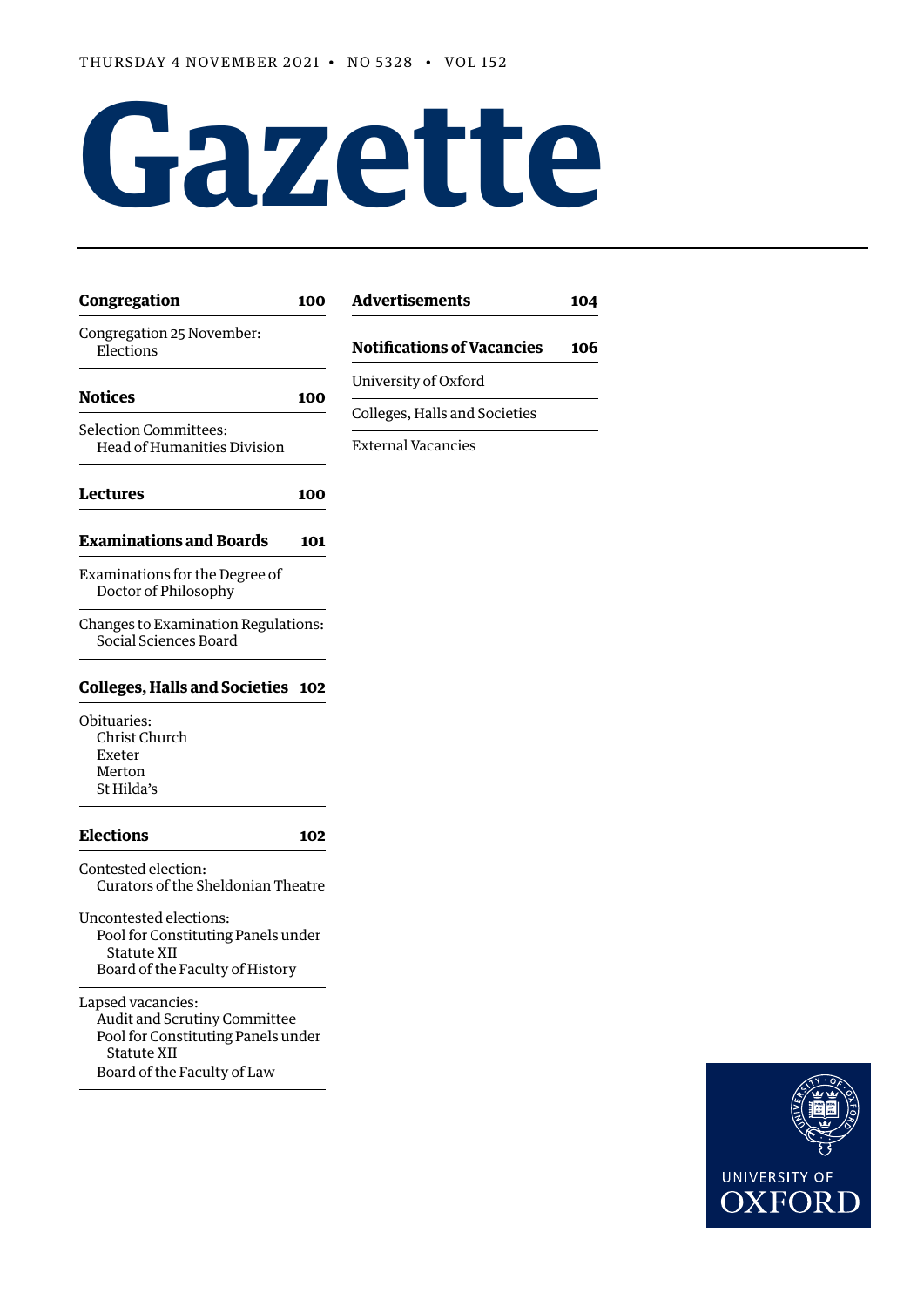# <span id="page-1-0"></span>Congregation Notices

# Lectures

#### **Congregation** 25 November

# **Elections**

CONTESTED ELECTION

Curators of the Sheldonian Theatre

#### UNCONTESTED ELECTIONS

Pool for Constituting Panels under Statute XII Board of the Faculty of History

#### LAPSED VACANCIES

Audit and Scrutiny Committee Pool for Constituting Panels under Statute XII Board of the Faculty of Law

Details are in '[Elections'](#page-3-1) section below.

# **Note on procedures in Congregation**

¶ Business in Congregation is conducted in accordance with Congregation Regulations 2 of 2002 [\(https://governance.admin.](https://governance.admin.ox.ac.uk/legislation/congregation-regulations-2-of-2002) [ox.ac.uk/legislation/congregation](https://governance.admin.ox.ac.uk/legislation/congregation-regulations-2-of-2002)[regulations-2-of-2002\)](https://governance.admin.ox.ac.uk/legislation/congregation-regulations-2-of-2002). A printout of these regulations, or of any statute or other regulations, is available from the Council Secretariat on request. A member of Congregation seeking advice on questions relating to its procedures, other than elections, should contact Mrs R Thomas at the University Offices, Wellington Square (telephone: (2)80317; email [rebecca.](mailto:rebecca.thomas@admin.ox.ac.uk) [thomas@admin.ox.ac.uk\)](mailto:rebecca.thomas@admin.ox.ac.uk); questions relating to elections should be directed to the Elections Officer (email: [elections.office@admin.ox.ac.uk\)](mailto:elections.office@admin.ox.ac.uk).

**While COVID-19 working restrictions remain in place, any notice that needs to be given to the Registrar in writing should be sent by email to [registrar@](mailto:registrar%40admin.ox.ac.uk?subject=) [admin.ox.ac.uk](mailto:registrar%40admin.ox.ac.uk?subject=). Notices sent to the University Offices may not be received.**

# **Selection Committees**

# **Revised composition of a Selection Committee**

The revised composition of the selection committee to the post below, proceedings to fill which are currently in progress, is as follows (appointing person/body given in brackets):

## HEAD OF HUMANITIES DIVISION

Vice-Chancellor (*ex officio*) Professor Tobias Reinhardt (Council) Professor Rana Mitter (Council) Professor Sir Richard Trainor (Council) Professor Mary Vincent (Council) Professor Aditi Lahiri (Humanities Division) Professor Chris Timpson (Humanities Division)

Professor Chris Young (Humanities Division)

#### **Romanes Lecture**

The Hon Dame Catherine Elizabeth Bingham will deliver the 2021 Romanes Lecture at 5.30pm on 23 November at the Sheldonian Theatre and online. To register: [https://romanes\\_kate\\_](https://romanes_kate_bingham.eventbrite.co.uk) [bingham.eventbrite.co.uk](https://romanes_kate_bingham.eventbrite.co.uk).

*Subject*: 'From wartime to peacetime: lessons from the Vaccine Taskforce'

#### **Humanities**

#### **Rothermere American Institute**

HARMSWORTH LECTURE IN AMERICAN **HISTORY** 

#### *Corrigendum:*

Professor Patrick Griffin, Notre Dame, will deliver the Harmsworth Lecture in American History at 5pm on 16 November in the Examination Schools.

*Subject*: 'The unexceptional roots of American exceptionalism: America in the Age of Revolution'

#### **Medical Sciences**

# **Department of Physiology, Anatomy and Genetics**

# OXFORD DEVELOPMENTAL BIOLOGY **SYMPOSIUM**

The 2021 Oxford Developmental Biology Symposium will take place 9am–4.30pm on 10 December at the Medical Sciences Teaching Centre, followed by a drinks reception. Registration: £15, until 26 November. More information: [https://talks.ox.ac.](https://talks.ox.ac.uk/talks/id/0db6aa70-565e-4921-8492-516e4fcc0640) [uk/talks/id/0db6aa70-565e-4921-8492-](https://talks.ox.ac.uk/talks/id/0db6aa70-565e-4921-8492-516e4fcc0640) [516e4fcc0640](https://talks.ox.ac.uk/talks/id/0db6aa70-565e-4921-8492-516e4fcc0640).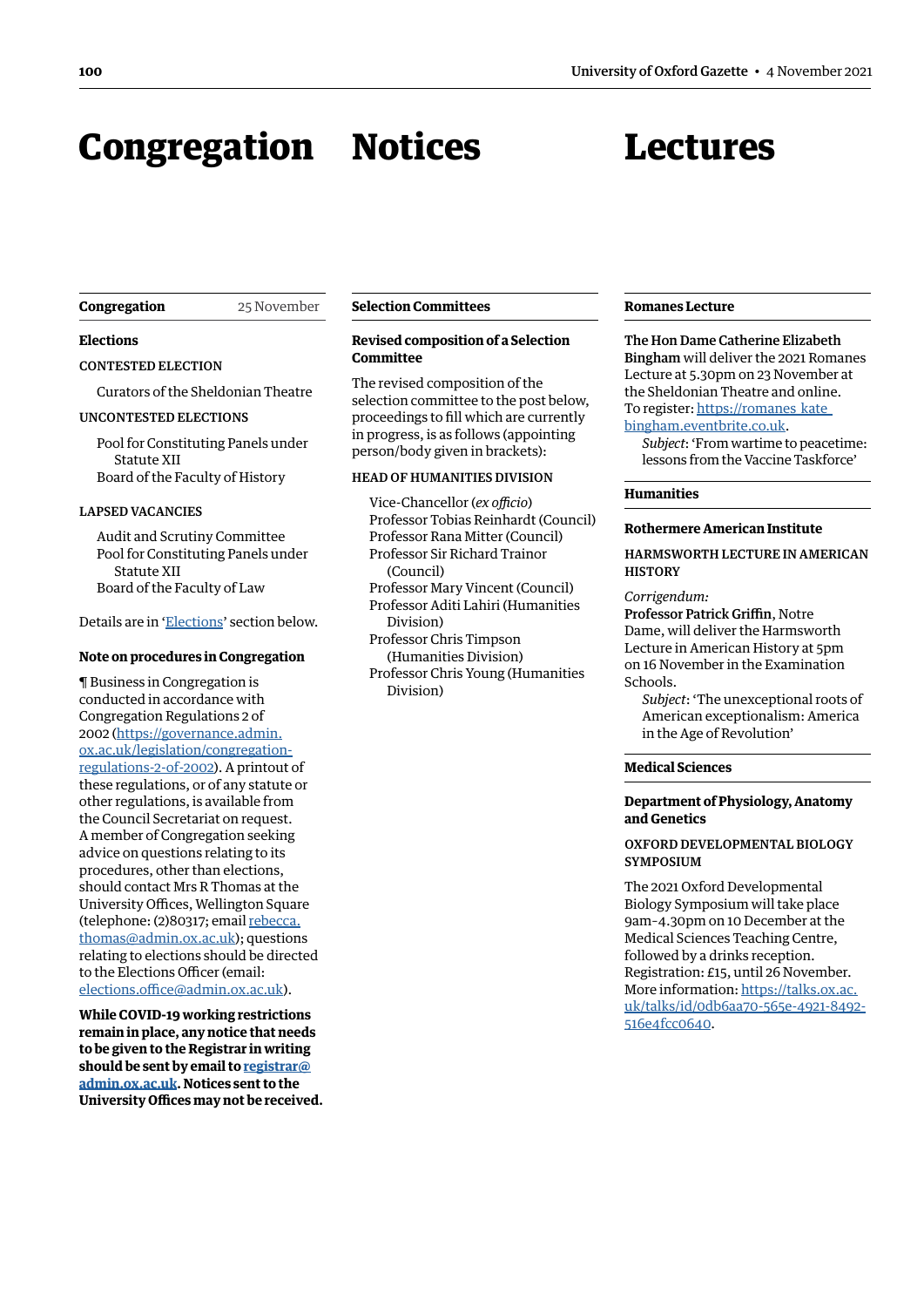# Examinations and Boards

# <span id="page-2-0"></span>**Social Sciences**

#### **Oxford Martin School**

LEVELLING-UP REGIONAL DISPARITIES, INEQUALITY AND SOCIAL INCLUSION

The following lectures will take place at 5pm at the Oxford Martin School and online. Registration required: [www.](http://www.oxfordmartin.ox.ac.uk/event-series/levelling-up-regional-disparities) [oxfordmartin.ox.ac.uk/event-series/](http://www.oxfordmartin.ox.ac.uk/event-series/levelling-up-regional-disparities) [levelling-up-regional-disparities,](http://www.oxfordmartin.ox.ac.uk/event-series/levelling-up-regional-disparities) [events@oxfordmartin.ox.ac.uk](mailto:events@oxfordmartin.ox.ac.uk) or 01865 287437. Conveners: Professor Charles Godfray, Professor Paul Collier, Professor Colin Mayer

#### Laxman Narasimhan, Reckitt, and Professor Colin Mayer

*9 Nov*: 'The role of business in reviving left behind places'

Professor Alison Wolf, KCL, Ian Stuart, HSBC, and Sir Chris Husbands, Sheffield Hallam

*11 Nov*: 'Britain's long-running "skills crisis": why can't we fix it? and what would it take to do so?'

Dr Dave Smith, South Yorkshire City-Region Authority, and Professor Colin Mayer

*16 Nov*: 'Renewing South Yorkshire: seizing new opportunities, overcoming old constraints'

Ron Emerson, Bank North, and Professor Colin Mayer *18 Nov*: 'Private financing levelling-up: an idea of its time'

# Professor Paul Collier, Professor Diane Coyle, Cambridge, Professor Colin Mayer, Martin Wolf, *Financial Times*,

and Professor Charles Godfray *3 Dec*: 'Capitalism: what has gone wrong, what needs to change and how can it be fixed?'

Hilary Cottam, author, Jason Stockwood and Professor Paul Collier *9 Dec*: 'The Grimsby Alliance – community power and levelling up'

# BOOK TALKS

Professor Diane Coyle, Cambridge, will give a book talk at 5pm on 10 November online. Chair: Professor Ian Goldin. More information and to register: [www.](http://www.oxfordmartin.ox.ac.uk/events/cogs-and-monsters) [oxfordmartin.ox.ac.uk/events/cogs](http://www.oxfordmartin.ox.ac.uk/events/cogs-and-monsters)[and-monsters.](http://www.oxfordmartin.ox.ac.uk/events/cogs-and-monsters)

*Title*: *Cogs and monsters: what economics is and what it should be*

Azeem Azhar, Exponential View, will give a book talk at 5.45pm on 29 November at the Oxford Martin School and online. Chair: Professor Ian Goldin. More information and to register: [www.oxfordmartin.ox.ac.uk/](http://www.oxfordmartin.ox.ac.uk/events/exponential) [events/exponential](http://www.oxfordmartin.ox.ac.uk/events/exponential).

*Title*: *Exponential: how accelerating technology is leaving us behind and what to do about it*

#### **Colleges, Halls and Societies**

#### **Kellogg**

VINCENT STRUDWICK LECTURE

# The Rt Revd Bishop Olivia Graham,

Bishop of Reading, will deliver the 2021 Vincent Strudwick Lecture on Religion in Public Life at 5.30pm on 23 November online. Registration required: [www.](http://www.eventbrite.co.uk/e/vincent-strudwick-lecture-tickets-195853231287) [eventbrite.co.uk/e/vincent-strudwick](http://www.eventbrite.co.uk/e/vincent-strudwick-lecture-tickets-195853231287)[lecture-tickets-195853231287.](http://www.eventbrite.co.uk/e/vincent-strudwick-lecture-tickets-195853231287)

*Subject*: 'Facing up to the spiritual challenge of the environmental crisis'

# **Examinations for the Degree of Doctor of Philosophy**

*This content has been removed as it contains personal information protected under data protection legislation. Members of the University with a SSO [account can log in to read the redacted](https://unioxfordnexus.sharepoint.com/sites/PublicAffairsDirectorate-Gazette/Online%20Gazette%20Issues/Gazette%202021-22/4%20November%202021%20-%20No%205328.pdf#page=3)  content.*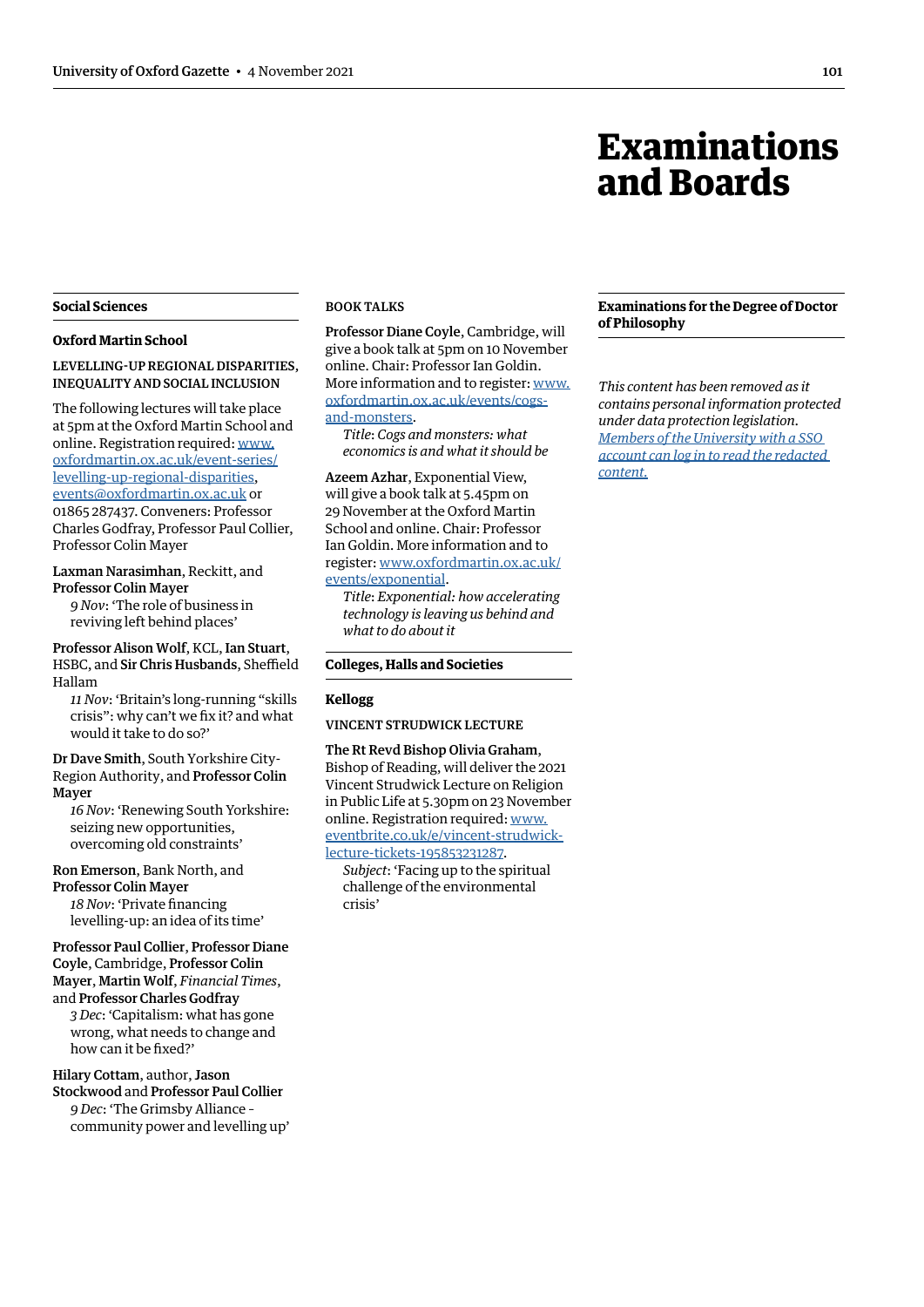# <span id="page-3-0"></span>*This content has been removed as it contains personal information protected under data protection legislation. Members of the University with a SSO [account can log in to read the redacted](https://unioxfordnexus.sharepoint.com/sites/PublicAffairsDirectorate-Gazette/Online%20Gazette%20Issues/Gazette%202021-22/4%20November%202021%20-%20No%205328.pdf#page=4)  content.*

# **Changes to Examination Regulations**

For the complete text of each regulation listed below and a listing of all changes to regulations for this year to date, please see [https://gazette.web.ox.ac.uk/](https://gazette.web.ox.ac.uk/examination-regulations-0) [examination-regulations-0.](https://gazette.web.ox.ac.uk/examination-regulations-0)

# **Social Sciences Board**

MSC IN ARCHAEOLOGICAL SCIENCE

(a) correction of typographical errors (b) rephrasing of word count limits for consistency

# **Obituaries**

#### **Christ Church**

Colleges, Halls and

Societies

- John Anthony Bolt, 2021; 1943. Aged 96.
- Clive Frederick Bucke, 12 April 2020; 1962.
- Peter Claus Epse, 1 July 2021; 1951. Aged 88.
- John Griffith Evans, 8 April 2019; 1951. Aged 88.

Ian Fisher, 5 September 2021; 1962. Michael William Foster,

- 30 November 2020. Timothy Francis Hibbett, 22 May 2021; 1951. Aged 90.
- John Christopher Hutton, 12 June 2021; 1958. Aged 84.
- Nathaniel Humphrey Palmer, 5 March 2021; 1949. Aged 90.

Oliver Piers Plowright, 23 July 2021; 1958. Aged 83.

Raymond Eric Spier, 2021; 1957. Aged 83.

- Jonathan Agnew Trench, 23 April 2021; 1957.
- Caroline Mary Yeats, January 2020; 2003. Aged 35.

#### **Exeter**

Henry Kyabukasa, 6 October 2021; 1967. Aged 91.

# **Merton**

Professor Peter J Rhodes, 27 October 2021; 1959. Aged 81.

# **St Hilda's**

- Hazel Anne Eastwood (*née* Rowe), 14 August 2021; 1953. Aged 68.
- Ethel Hayes (*née* Aspey), October 2021; 1941. Aged 79.

Gillian Mary Mayne (*née* Key), 5 October 2021; 1953. Aged 88. Joyce Kathleen Mudd (*née* 

- Saunders), 24 July 2021; 1944. Aged 95.
- Louisa Anne Service (*née* Hemming), 22 September 2021; 1952. Aged 89.
- Evelyn Mary Turton (*née* Cleverley), 8 August 2021; Exhibitioner 1940. Aged 98.

# <span id="page-3-1"></span>**Elections**

| <b>Contested election</b> | 25 November |
|---------------------------|-------------|
|---------------------------|-------------|

The nomination period for the elections below closed at 4pm on 28 October. The elections on 25 November will be conducted electronically.

An email with further instructions will be sent to eligible voters on Wednesday, 10 November, using the email addresses provided in the electronic register of Congregation (NB with few exceptions, notably clinical staff, this will be the work address ending 'ox.ac.uk'). The voting period will close at **4pm on 25 November**. More information: [https://](https://governance.admin.ox.ac.uk/elections) [governance.admin.ox.ac.uk/elections](https://governance.admin.ox.ac.uk/elections).

# **Committees reporting to Council or one of its main committees**

#### CURATORS OF THE SHELDONIAN THEATRE

• One member of Congregation elected by Congregation to serve with immediate effect until the start of MT 2023 [*vice* Dr Andrew Fairweather-Tall]

*The following nominations have been received:* 

Dr Pegram Harrison, BA Yale, MBA Lond, PhD Camb, Brasenose, Saïd Business School

#### *Nominated by:*

Mr J Bowers, QC, Principal of Brasenose Professor E Boehmer, Wolfson, English Dr A Fairweather-Tall, St Catherine's, Humanities Division Dr J Katz, St Anne's, Classics Professor M Kumbera Landrus, St Cross, Ashmolean Museum Professor F Leach, Keble, Engineering Science Professor J Reynolds, Green Templeton, Saïd Business School Professor P Smith, Kellogg, Museum of Natural History Professor W Whyte, St John's, History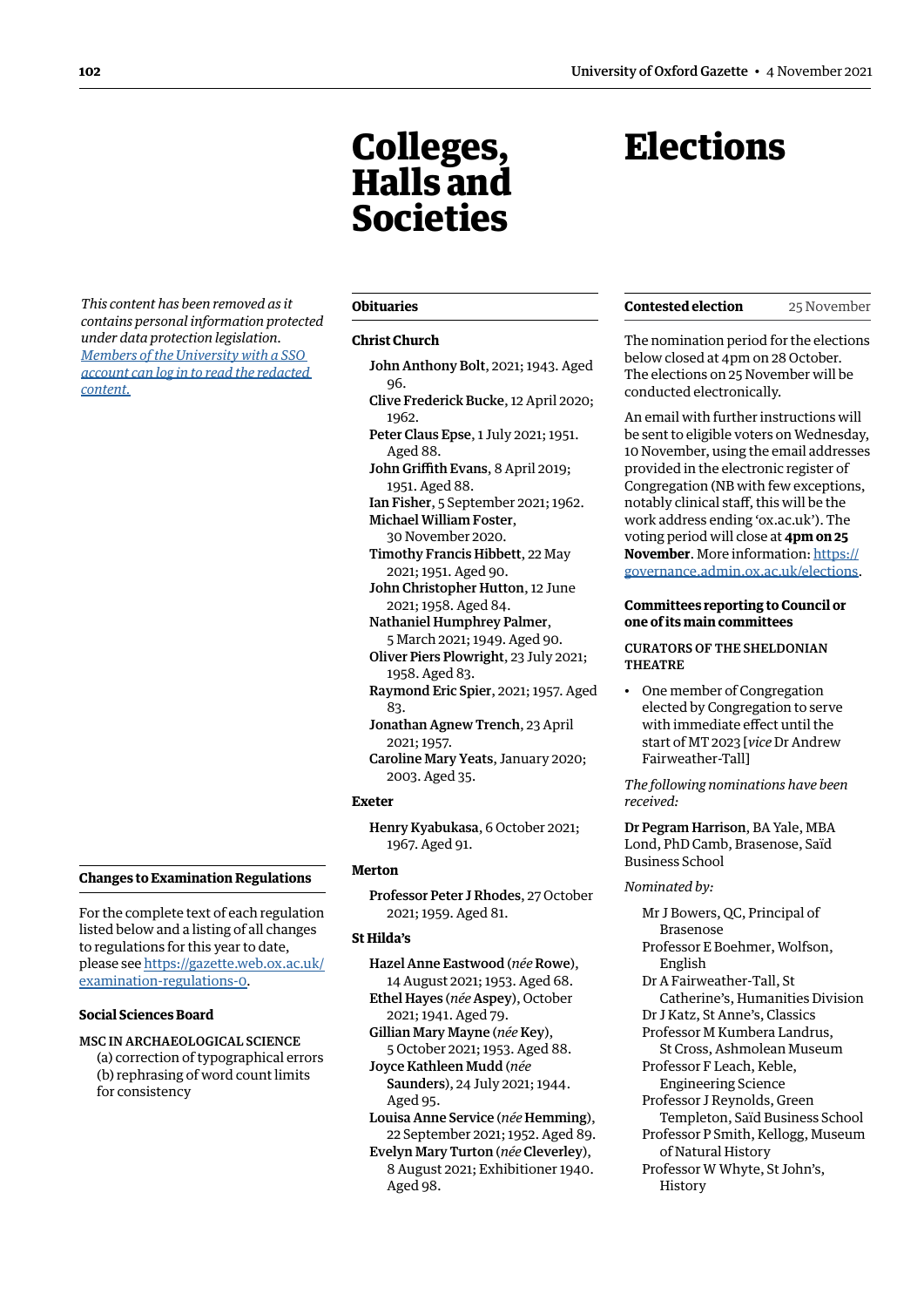# <span id="page-4-0"></span>*Candidate statement:*

My reason for standing to become a curator of the Sheldonian is to help care for a vital part of the fabric of Oxford. The Theatre is at the heart of our built environment, our traditions and ceremonies, and our distinctiveness as a university, city, destination, and home; I would like to contribute to its conservation, use, and future strategy to ensure its vitality in the present and future.

My qualifications for the role come from 20 years of research, teaching, public engagement, and consulting on the care and management of cultural institutions. In working with these organizations, I have learned about the importance of balancing curatorial priorities with community interests and commercial imperatives, and I would apply that insight to the role.

I advise museums, arts and heritage organisations on their leadership (including ensembles that regularly use the Sheldonian such as the Oxford Philharmonic), and help to train curators, conservators, commercial directors, outreach officers, and other cultural leaders. I contribute to the Oxford Cultural Leaders Programme in developing a pipeline of curatorial and leadership skills for the cultural sectors. I serve on the teaching board of the Ashmolean, and work with the University's Gardens, Libraries and Museums (GLAM) on numerous initiatives in teaching, research, public engagement, and commercial activity. And I regularly use the Sheldonian as a space for hosting events and lectures, and as a musical performer and avid concert-goer.

It would be an honour to serve in this office, caring for such an honourable building.

Mark Williams, MA Camb, Magdalen, Faculty of Music

# *Nominated by:*

- Professor Kathy Willis, Principal of St Edmund Hall, Zoology Professor Eric Clarke, Wadham, Music
- Dr A Fairweather-Tall, St Catherine's, Humanities Division
- Professor Steven Grahl, Christ Church, Music
- Professor Daniel Grimley, Merton, Music
- Professor Elizabeth Eva Leach, St Hugh's, Music

Professor Christian Leitmeir, Magdalen, Music Professor Robert Quinney, New College, Music

#### *Candidate statement:*

If elected to serve, I would hope that my experience as both performing musician and regular attender at concerts and events in the Sheldonian Theatre might bring a valuable and unique perspective to this role. I believe that my professional training as an organist, and particularly in the commissioning of a new instrument at Magdalen College, might be beneficial in discussions on replacing the theatre's organ. I would like to see the Theatre build on current projects that engage with the wider local community, and I would anticipate playing an active part in encouraging a greater range of events connected to this important element of the University's work. I hope that my presence on the Faculty of Music's Performance Committee might also lead to more fruitful and effective partnerships between the Faculty – and its valuable work in Access and Outreach, as well as in the promotion of contemporary music of all kinds – and the Theatre.

# **Uncontested elections**

Nominations for these elections closed at 4pm on Thursday, 28 October 2021. As the number of nominations received is no more than sufficient to fill the following vacancies, the candidates nominated below shall be deemed to be duly elected as of Thursday, 28 October 2021 (as per Congregation regulations 2 of 2002, regulations 8.2 (3) and 8.2 (6); Council Regulations 17 of 2002, regulations 22 and 26; and Council Regulations 19 of 2002, regulations 40 and 44). For the purposes of elections, academic standing is as defined in Council Regulations 22 of 2002, Part 2: Academic Precedence and Standing, made by Council on 26 June 2002.

# **Other Committees and University Bodies**

# POOL FOR CONSTITUTING PANELS UNDER STATUTE XII

• One member of Congregation to whom Statute XII applies to represent the Division of Medical Sciences, elected by members of Congregation to serve with immediate effect until the start of HT 2025 [*vice* Liz Barnes-Moss]

*The following nomination has been received:* 

Professor Richard J Gibbons, BA, BM BCh, MA, DPhil, Green Templeton, Radcliffe Department of Medicine

# *Nominated by:*

- Sir Michael Dixon, Principal of Green Templeton
- Professor Christopher Conlon, Oriel, Nuffield Department of Clinical Medicine
- Professor Marella de Bruijn, Green Templeton, Radcliffe Department of Medicine
- Professor Douglas Higgs, Brasenose, Radcliffe Department of Medicine

## **Faculty Boards**

## BOARD OF THE FACULTY OF HISTORY

• One person elected by and from among the members of the Faculty of History holding posts on the establishment or under the aegis of the board to serve with immediate effect until the start of MT 2022 [*vice* Professor Pekka Hämäläinen]

*The following nomination has been received:* 

# Professor Adam Smith, BA MA Sheff, PhD Camb

#### *Nominated by:*

Dr Erica Charters, Wolfson, History Professor Robert Iliffe, Linacre,

- **History**
- Dr David Priestland, St Edmund Hall, History
- Dr Richard Reid, St Cross, History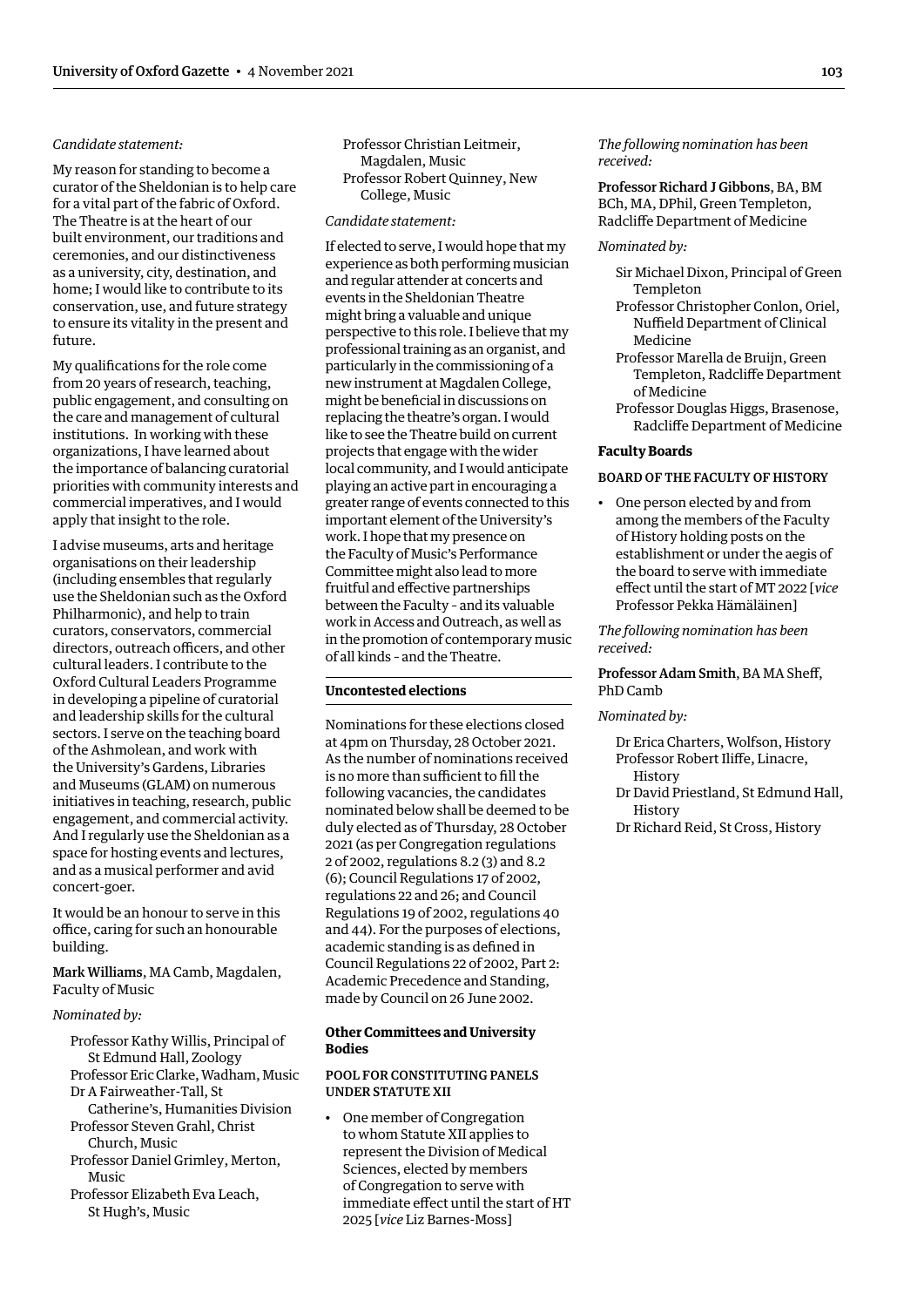# <span id="page-5-0"></span>**Lapsed vacancies**

As no or insufficient nominations were received, the following vacancies have now lapsed and, in accordance with the regulations, must remain vacant until an appointment is made jointly by the Proctors and the Vice-Chancellor. Any eligible member of Congregation who wishes to be considered for appointment to one of these vacancies is asked to contact the Elections Office [\(elections.office@admin.ox.ac.uk](mailto:elections.office@admin.ox.ac.uk)) by 25 November.

# **Audit and Scrutiny Committee**

• One member of Congregation, not necessarily being a member of any division and not in any case being nominated in a divisional capacity, who shall be elected by Congregation, who shall not serve on Council or on any committee which in the view of Council has mainline executive authority within the University, or hold any office in the University or any college which involves executive authority, to serve until the start of HT 2025 [*vice* Dr Anne Edwards]

# **Pool for Constituting Panels under Statute XII**

• One member of Congregation to whom Statute XII applies, not necessarily representing any division and not in any case being nominated in a divisional capacity, elected by members of Congregation to serve with immediate effect until the start of MT 2025 [*vice* Professor Timothy Power]

#### **Board of the Faculty of Law**

• Two Ordinary Members elected by and from all members of the faculty exclusive of the persons qualified to be Official Members as per Regulation 10 of Council Regulations 19 of 2002, to serve with immediate effect until the start of MT 2023 [*vice* Professor Adrian Briggs and Professor Laura C H Hoyano]

# Advertisements

*Email*: [gazette@admin.ox.ac.uk](mailto:gazette@admin.ox.ac.uk) *Telephone*: 01865 (2)80548 *Web*: https:/[/gazette.web.ox.ac.uk/](https://gazette.web.ox.ac.uk/classified-advertising-gazette) [classified-advertising-](https://gazette.web.ox.ac.uk/classified-advertising-gazette)gazette

## **Deadline**

Advertisements are to be received by noon on Wednesday of the week before publication (ie eight days before publication). Advertisements must be submitted online.

#### **Publication**

The *Gazette* is only published online, except for library and archive copies. Charges for all adverts have been reduced to reflect this.

#### **Charges**

Commercial advertisers: £20 per insertion of up to 70 words, or £40 per insertion of 71–150 words.

Private advertisers: £10 per insertion of up to 70 words, or £20 per insertion of 71–150 words.

See our website for examples of whether an advertisement is considered commercial or private: https://[gazette.](https://gazette.web.ox.ac.uk/classified-advertising-gazette) [web.ox.ac.uk/classified-advertising](https://gazette.web.ox.ac.uk/classified-advertising-gazette)gazette.

#### **Online submission and payment**

Advertisements must be submitted and paid for online, using a credit card or debit card, through a secure website. For details, see https:/[/gazette.web.ox.ac.uk/](https://gazette.web.ox.ac.uk/classified-advertising-gazette) [classified-advertising-](https://gazette.web.ox.ac.uk/classified-advertising-gazette)gazette.

*You are advised to view our full Terms and Conditions of acceptance of advertisements. Submission of an advertisement implies acceptance of our terms and conditions, which may be found at [https://gazette.web.ox.ac.uk/classified](https://gazette.web.ox.ac.uk/classified-advertising-gazette)[advertising-gazette,](https://gazette.web.ox.ac.uk/classified-advertising-gazette) and may also be obtained on application to [gazette@admin.](mailto:gazette@admin.ox.ac.uk) [ox.ac.uk](mailto:gazette@admin.ox.ac.uk).*

# **Miscellaneous**

The Anchor Pub and Grill. Great ribs, steaks, burgers and wings all cooked over charcoal. Barefoot cakes. Awesome cocktails, a big wine list and a huge heated terrace. Open: Weds–Sat noon– 9pm; Sun noon–7pm. Contact: 2 Hayfield Rd, Oxford OX2 6TT, 01865 510282 or [info@theanchoroxford.com.](mailto:info@theanchoroxford.com)

#### Stone Pine Design card publisher

specialising in illustration and printmaking. Beautifully produced, carefully selected designs by internationally renowned artists and illustrators. Free delivery. Purchase directly from our Etsy store, StonePineDesignCards: [https://etsy.](https://etsy.me/2UXit3g) [me/2UXit3g](https://etsy.me/2UXit3g)

St Giles' Parish Rooms for hire. Ideally located close to the city centre at 10 Woodstock Rd OX2 6HT. There is a main hall and a meeting room that can be hired together or separately, and full kitchen facilities. For enquiries regarding availability and to arrange a site visit, contact Meg Peacock, Benefice Manager: 07776 588712 or [sgsm.benefice.](mailto:sgsm.benefice.manager@gmail.com) [manager@gmail.com](mailto:sgsm.benefice.manager@gmail.com).

Restore – mental illness affects one in four of us in our lifetime, but people can, and do, recover. Restore is a wellestablished Oxfordshire mental health charity that supports people to take control of their own recovery, develop skills and lead meaningful lives. We offer recovery groups, training and employment coaching to make this possible. Founded in 1977, we are also part of OMHP, a partnership of local mental health organisations ([https://](https://omhp.org.uk) [omhp.org.uk](https://omhp.org.uk)). More information: [www.](http://www.restore.org.uk) [restore.org.uk.](http://www.restore.org.uk)

Oxford University Hospitals NHS Foundation Trust wants you to take part in its future. If you have a contract of employment with the University of Oxford in a department within the Medical Sciences Division, or hold an honorary contract award with OUH for at least 12 months, you can join our staff constituency. University of Oxford staff belonging to other departments can join us as public members. To join us, visit [www.ouh.nhs.uk/ft.](http://www.ouh.nhs.uk/ft)

#### **Research participants sought**

Research volunteers needed for study in Oxford: we are looking for healthy men and women aged 18–65 years interested in taking part in our study to investigate the effect of sulforaphane supplementation (a compound found in vegetables such as broccoli) on how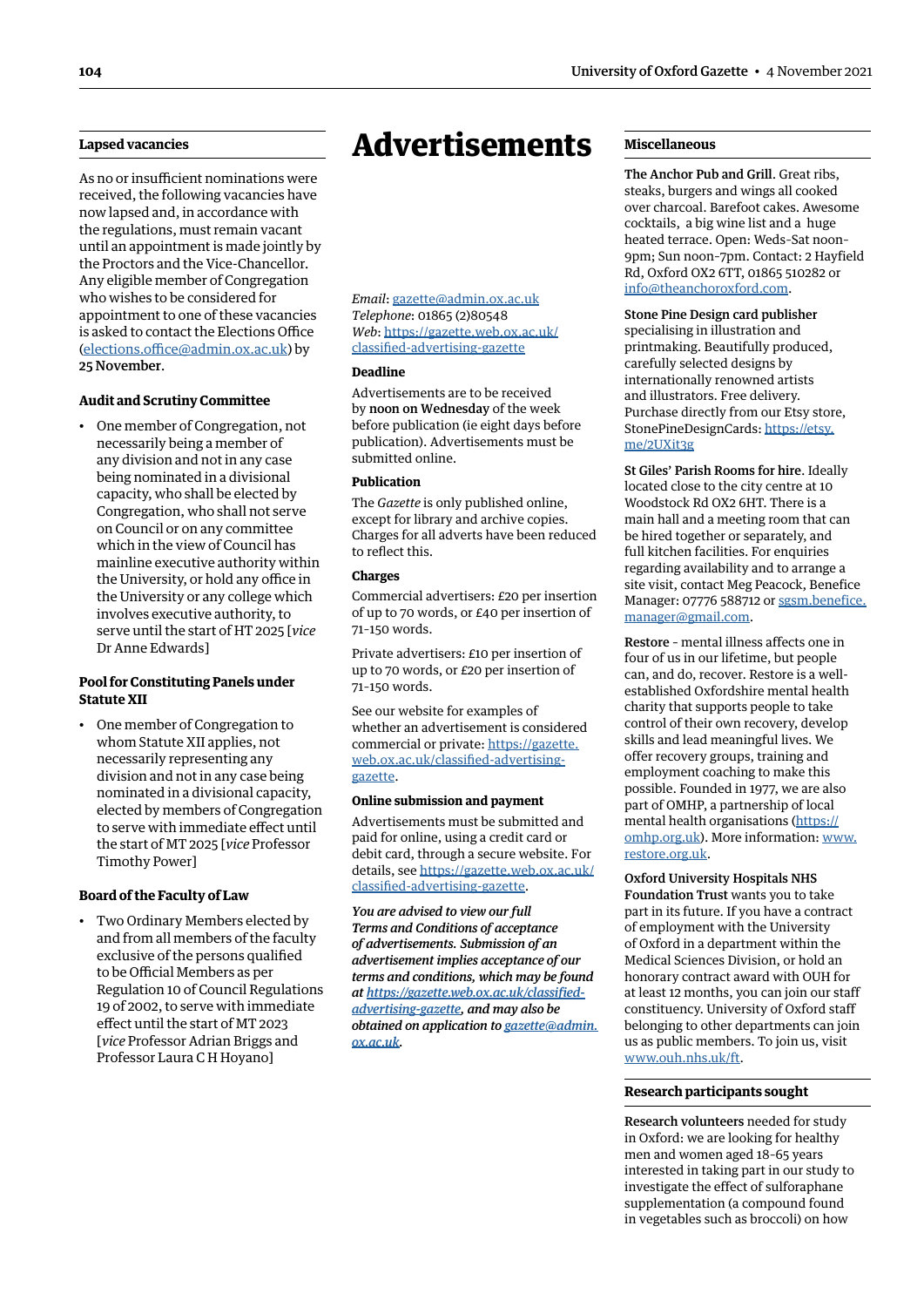dietary fat is handled within the body. For more information please contact research nurse Rachel Craven-Todd (01865 857331 or [rachel.craven-todd@ocdem.ox.ac.](mailto:rachel.craven-todd@ocdem.ox.ac.uk) [uk\)](mailto:rachel.craven-todd@ocdem.ox.ac.uk) at the Oxford Centre for Diabetes, Endocrinology and Metabolism.

We are looking for volunteers aged 18–70 with low vision who either have visual hallucinations (Charles Bonnet Syndrome) or have never experienced visual hallucinations, for a brain scanning study in Oxford. Please contact [brain@](mailto:brain@eye.ox.ac.uk) [eye.ox.ac.uk](mailto:brain@eye.ox.ac.uk) for more info. Ethics approved NCT04777630.

#### **Groups and societies**

The Oxford University Newcomers' Club is run by volunteers and supported by the University. Our aim is to welcome all partners of graduate students, academics, visiting scholars and staff members, especially those who have recently arrived. As a globally diverse and inclusive group, we offer a warm and friendly environment in which to meet others in Oxford. We also provide information, both general and of special interest, and many opportunities to share experiences as well as to take part in organised events and activities. Please go to our website, [www.newcomers.ox.ac.](http://www.newcomers.ox.ac.uk) [uk,](http://www.newcomers.ox.ac.uk) for more information and up to date details of all our activities.

#### **Sell your unwanted books**

Sell your unwanted books at competitive prices. If you need extra space or are clearing college rooms, a home or an office, we would be keen to quote for books and CDs. Rare items and collections of 75 or more wanted if in VG condition; academic and non-academic subjects. We can view and collect. Contact Graham Nelson at History Bookshop Ltd on 01451 821660 or [sales@historybookshop.com.](mailto:sales@historybookshop.com)

# **Antiques bought and sold**

Antiques wanted and for sale – quality antiques such as furniture, fire guards, grates and related items, silver, pictures, china and objets d'art. Please contact Greenway Antiques of Witney, 90 Corn Street, Witney OX28 6BU on 01993 705026 or 07831 585014 or email jean greenway@ [hotmail.com](mailto:jean_greenway@hotmail.com).

# **Services offered**

Big or small, we ship it all. Plus free pick up anywhere in Oxford. Also full printing services available (both online and serviced), 24 hour photocopying, private mailing addresses, fax bureau, mailing services and much more. Contact or visit

Mail Boxes Etc, 266 Banbury Rd, Oxford. Tel: 01865 514655. Fax: 01865 514656. Email: [staff@mbesummertown.co.uk](mailto:staff@mbesummertown.co.uk). Also at 94 London Rd, Oxford. Tel: 01865 741729. Fax: 01865 742431. Email: [staff@](mailto:staff@mbeheadington.co.uk) [mbeheadington.co.uk.](mailto:staff@mbeheadington.co.uk)

Oxford's low-cost packing and shipping experts. Specialised in packing and shipping books, clothing, computers, musical instruments, fragile laboratory equipment, rowing oars, valuable paintings or other household items, we specialise in custom packing and worldwide delivery by road, sea and air. Pack & Send, 3 Botley Rd, Oxford, OX2 0AA. Tel: 01865 260610. Email: [oxford@](mailto:oxford@packsend.co.uk) [packsend.co.uk.](mailto:oxford@packsend.co.uk)

Experienced freelance proofreader and editor available to work on papers, reports and case studies, in compliance with University requirements, journals and public communications material. To discuss your project, please email me via: [https://greenquillproductions.co.uk/](https://greenquillproductions.co.uk/contact) [contact,](https://greenquillproductions.co.uk/contact) quoting Proof/editing\_Gaz2021.

TGM Cars: airport transfer/chauffeur service. If you are looking for a reliable and experienced transfer service I would be happy to discuss your needs. Last year I handled 328 airport transfers successfully and I have over 20 years' experience. Account customers welcome and all major credit cards accepted. Comfortable and reliable Heathrow service. Contact Tim Middleton. Tel: 07751 808763 or email: [timothy.](mailto:timothy.middleton2@btopenworld.com) [middleton2@btopenworld.com.](mailto:timothy.middleton2@btopenworld.com)

## **Accommodation offered**

Deja-Ville Room Lets is a professional estate agency that offers research students and professionals a young, cosy, clean and safe environment in which to live, study and share a social communal space if desired. The rental price includes all bills, cleaning, gardening and maintenance; all amenities are offered so the tenant can enjoy a comfortable experience. The period of rent is flexible from 1 to 6 months: just tell us your circumstances and we will help you to find the right stay in Oxford. Our houses are in the Summertown, Cowley, Headington, city centre and Iffley areas. Please see available rooms on our website: [www.deja-ville.co.uk/](http://www.deja-ville.co.uk/available-rooms) [available-rooms,](http://www.deja-ville.co.uk/available-rooms) or on Spare Room: [www.spareroom.co.uk/pro/Deja-](http://www.spareroom.co.uk/pro/Deja-VilleRoomLetsLTD)[VilleRoomLetsLTD.](http://www.spareroom.co.uk/pro/Deja-VilleRoomLetsLTD) Contact: [rooms@](mailto:rooms@deja-ville.co.uk) [deja-ville.co.uk](mailto:rooms@deja-ville.co.uk) or ring 01865 655838 (mobile 07434 927583).

Independent annexe room with own entrance and en-suite shower room available for short-term let in the upper Divinity Rd area on a nightly/weekly/ monthly basis. Walkable distance to the centre, bars, shops and restaurants, and fully furnished with double bed, TV, Wi-Fi, kettle, bedding and towels. Inclusive of bills. Would suit a visiting academic/postdoc who does not require kitchen facilities. Contact [shaziapompeo@gmail.com](mailto:shaziapompeo@gmail.com).

# **Self-catering apartments**

Visiting Oxford? Studio, 1-, 2- and 3-bed properties conveniently located for various colleges and University departments. Available from 1 week to several months. Apartments are serviced, with linen provided and all bills included. Details, location maps and photos can be found on our website at [www.](http://www.shortletspace.co.uk) [shortletspace.co.uk](http://www.shortletspace.co.uk). Contact us by email on [stay@shortletspace.co.uk](mailto:stay@shortletspace.co.uk) or call us on 01993 811711.

# **Holiday lets**

Bodmin Moor, Cornwall. Fabulous barn conversion. Sleeps 6. Beautiful moorland garden. Direct access to moorland walks. Pet friendly. Easy access A30, beaches, NT properties, SW coastal footpath, Camel trail. Visit our website [www.hantergantickbarn.com](http://www.hantergantickbarn.com) or email [recolville@gmail.com](mailto:recolville@gmail.com) for further information and booking.

#### **Property for sale**

Simple Languedoc cottage in small village with chateau and surrounded by vineyards. 2 bedrooms, 2 bathrooms, 'American' kitchen, and lounge/diner with wood-burner. Terrace, garden and garden room. 100,000 euros. For more details: 07778 543438.

#### **For sale**

DPhil gown: scarlet gown in wool from Walters in Turl St; excellent condition, will fit 57–60. Got promoted to DCL. £170. Will be in Oxford 26–27 Nov. Contact: [lionel.smith@mcgill.ca](mailto:lionel.smith@mcgill.ca).